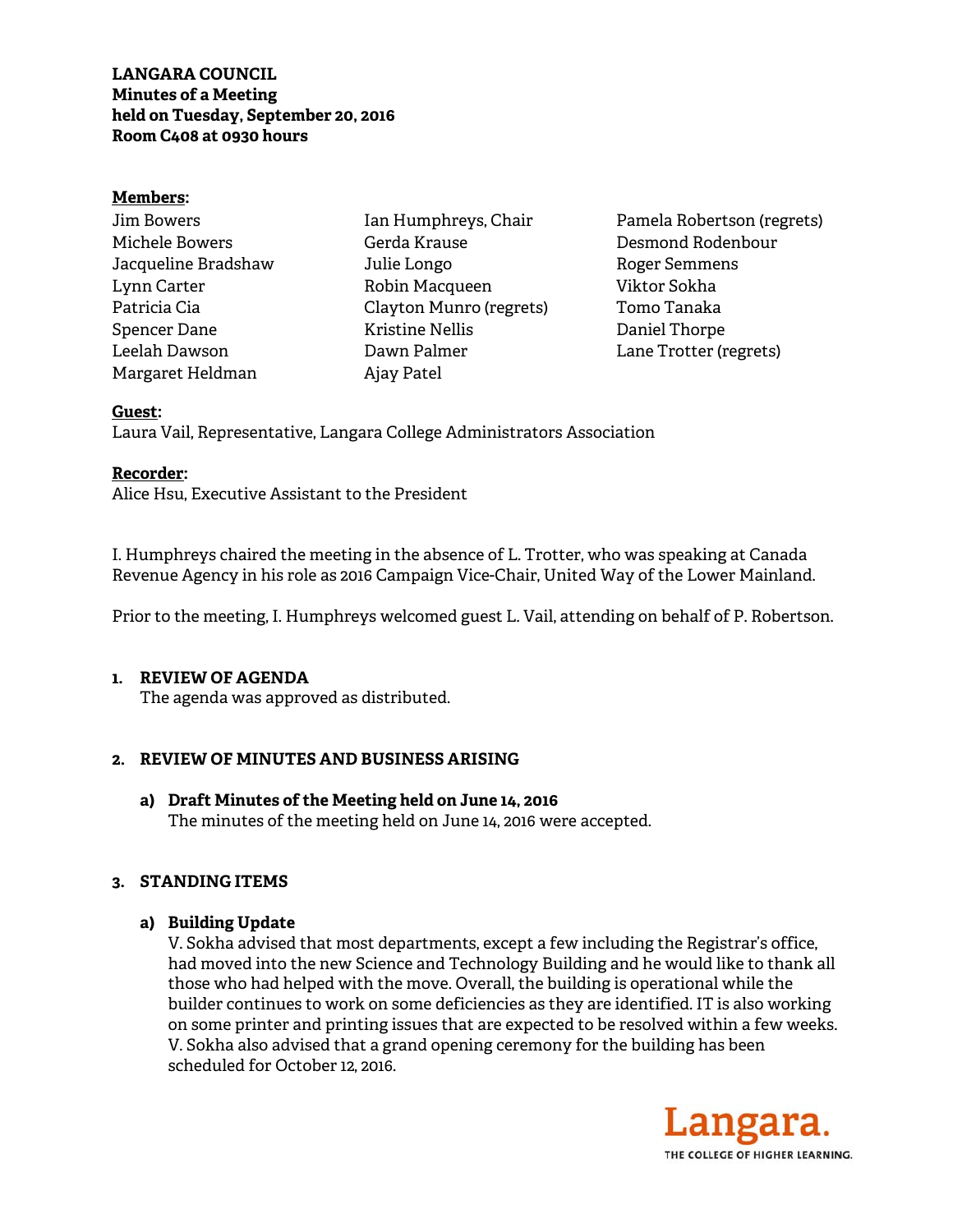I. Humphreys added his thank you to everyone who helped the move and get the building ready for the beginning of the fall semester.

# **b) IT Update**

V. Sokha gave a presentation to provide an update on the status of each key IT projects, Leapfrog program initiatives and capital projects being funded by the Ministry for 2016- 2017 to improve IT and building infrastructures and must be completed by the end of March 2017.

In response to a question about acquiring a new ERP system, V. Sokha advised that frontline users will be consulted and will have the opportunity to test the systems being considered during the decision-making process.

In response to concerns around IT backlog resulted from staff shortage within the department, V. Sokha advised that IT is reviewing its staff structure and will be working on adding more resources to deal with the backlog. I. Humphreys commented that the staffing issue in the IT department is an ongoing problem across the post-secondary sector. Attracting people to work in the post-secondary industry in IT has been very difficult as we are not competitive in the marketplace. D. Palmer added that our ability to recruit into these positions is limited by the CUPE collective agreement wage scales. For management positions, we are restricted by the wage freeze imposed on the sector in September 2012.

In response to a question, V. Sokha advised that he will double check to ensure IT is working on finding a new survey software that will fit the needs of various groups in the College community.

# **4. CURRICULUM ITEMS**

# **a) Education Council Meeting held on June 21, 2016**

G. Krause referred to the summary report attached to the agenda for the Education Council meeting held on June 21, 2016 and highlighted the following:

• The Chemistry department has recently completed its program review and renewal and a few things came up that affected their approach to curriculum. CHEM 2100 – Science Projects is a new experiential learning course that will allow students to work as if they were working in the real industry setting. Projects will come from the real world allowing students to address problems as part of their course work. SCIE 1113 – Intensive Science Literacy and SCIE 1114 – Science Literacy are two versions of communications in science courses. UBC has been offering these courses for a while but our students are unable to take them as only first-year students at UBC are allowed to take these courses.

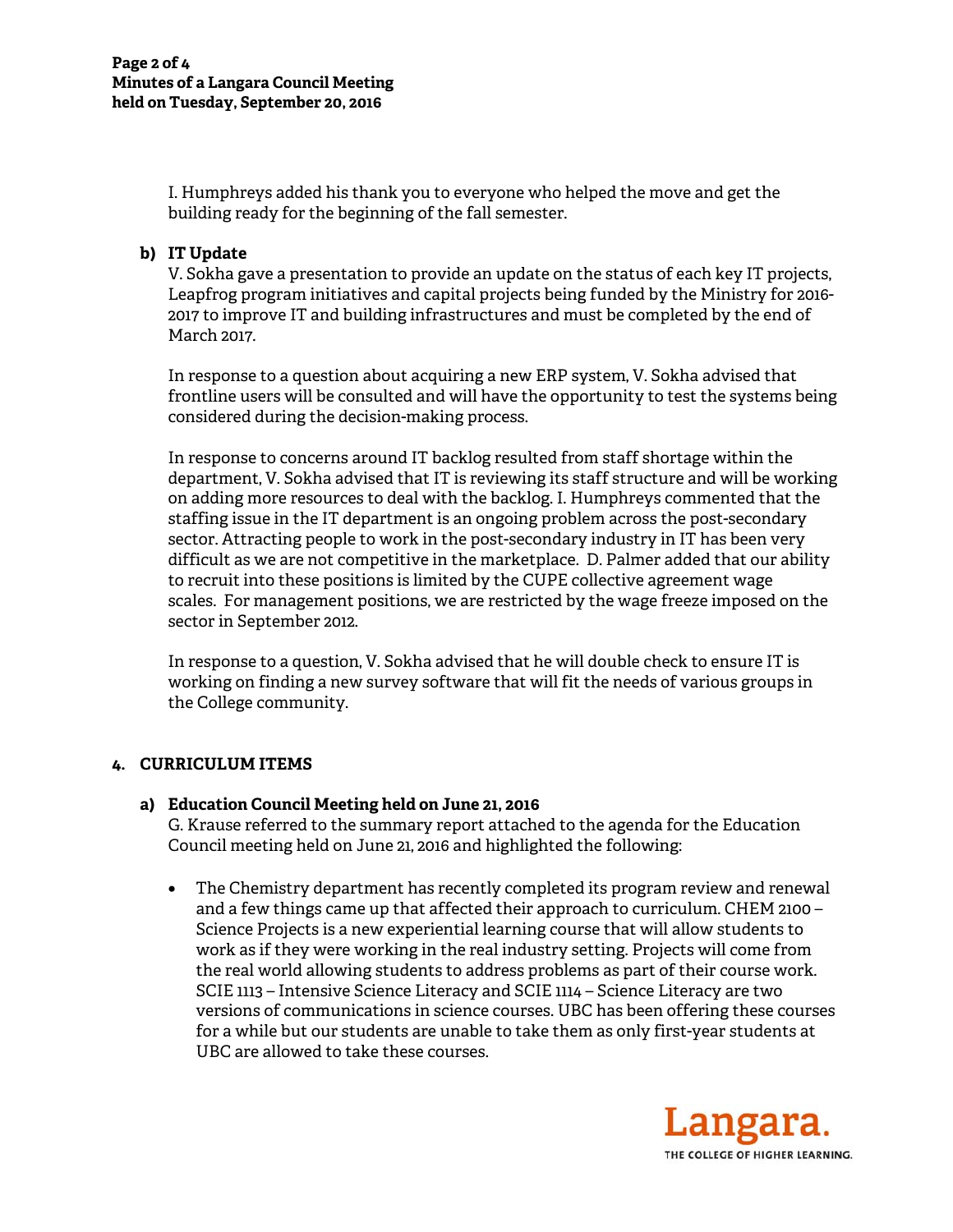- GEOG 2275 Applied Human Geography is also a new experiential learning course.
- SOCI 4860 Introduction to Sociology Models and Concepts is a new higher level course created for the new Post Degree Certificate in Diversity and Inclusion Leadership program.
- Students in Creative Arts programs had been taking regular business courses. BUSM 1901 – Entrepreneurship for Creative Industries is newly created to focus on the needs of creative professionals.
- Continuing Studies got two new programs Real Estate Trading Certificate and Career Development Professional Certificate and made some changes to its Strategic Resilience for First Responders program.

The Education Council summary report for June 21, 2016 was received for information.

# **5. FOR ACTION**

# **a) Policies for Rescinding**

Referring to the list titled "Vancouver Community College – Langara Campus Policies Proposed for Rescinding, June 2016" and attached to the agenda, D. Palmer advised that the Senior Leadership Team had reviewed these policies and supported them being rescinded as they had been replaced by new policies or they were outdated and no longer applicable.

Discussions ensued and members' questions were answered.

It was moved by D. Palmer, seconded by G. Krause:

**THAT, the list of Vancouver Community College – Langara Campus Policies Proposed for Rescinding, dated June 2, 2016, be recommended to the President for approval.** 

**Carried Unanimously.** 

# **6. FOR INFORMATION**

**a) Budget Update** 

V. Sokha advised that the College's 2016/17 budget is in a good financial position that has allowed us to address some immediate operational needs. He noted that the College is anticipating some items that will require larger investments and ERP renewal is one of them. These items will be taken into considerations as part of budget development cycle.

For 2017/18 budget, V. Sokha advised that the process for developing the budget started much earlier this year than our past practices per what had been presented to Langara